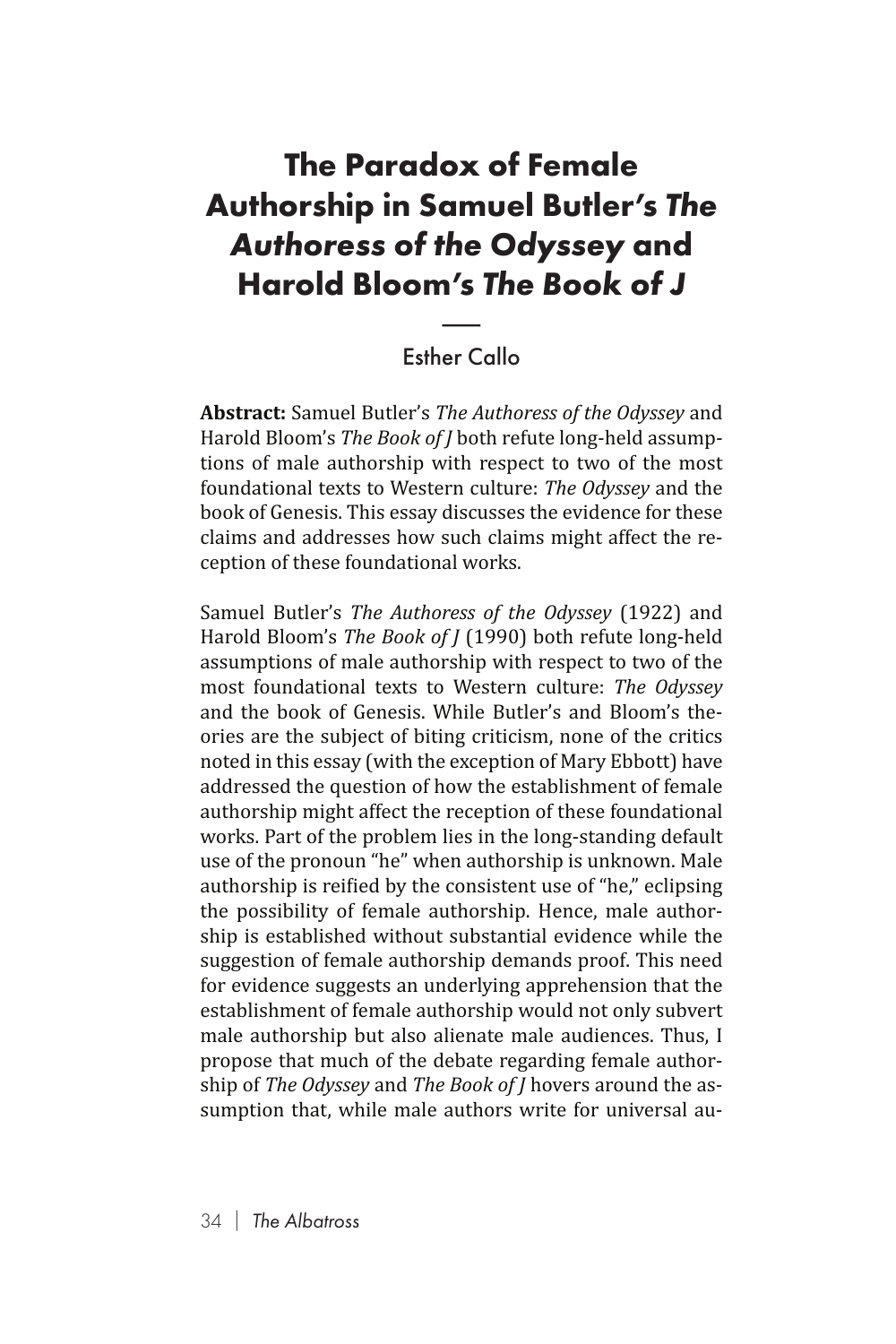diences, female authors write for women—an assumption that implies that the underlying resistance to the suggestion of female authorship of ancient and sacred texts stems from unconscious beliefs that such claims threaten the universality of the texts, dissolving their foundational and sacred status.

Both Butler and Bloom rely on notions of "feminine" writing to substantiate their claims of female authorship, noting that the style of writing, as well as favourable references to women, set the two texts apart from *The Iliad* and *The Book of P* (another authorial voice in the book of Genesis). After interrogating *The Odyssey* and *The Book of J* for examples of style and content in support of their theories, Butler and Bloom each claim to have amassed enough evidence of female authorship to present their findings publicly. Yet their claims are ultimately impossible to prove, given the absence of historical fact. Thus, the merit of their theories is easily dismissed as fanciful. However, the arguments against the possibility of female authorship are equally unsubstantiated: in the absence of historical facts, scholars default to assumptions of male authorship without meeting the burden of proof. As Margaret Atwood explains, "[t]he assumption is that women are by nature soft, weak and not very good, and that if a woman writer happens to be good, she should be deprived of her identity as a female and provided with a higher (male) status" (197–98). In other words, theorizing about female authorship is unnecessary, since male pronouns not only supposedly encompass both male and female authors but also convey honorary male status (the "ultimate goal") to any misrepresented female authors, rendering the revelation of their gender unnecessary. While Atwood's discourse is reminiscent of second-wave feminism and may seem overdrawn from our perspective, she offers a useful linguistic approach to such problems. She suggests that "there is no critical vocabulary for expressing the concept 'good/female'" (198). I offer another consideration with special attention not only to female authorship but also to female authorship of foundational and sacred works: Western culture lacks critical vocabulary for expressing the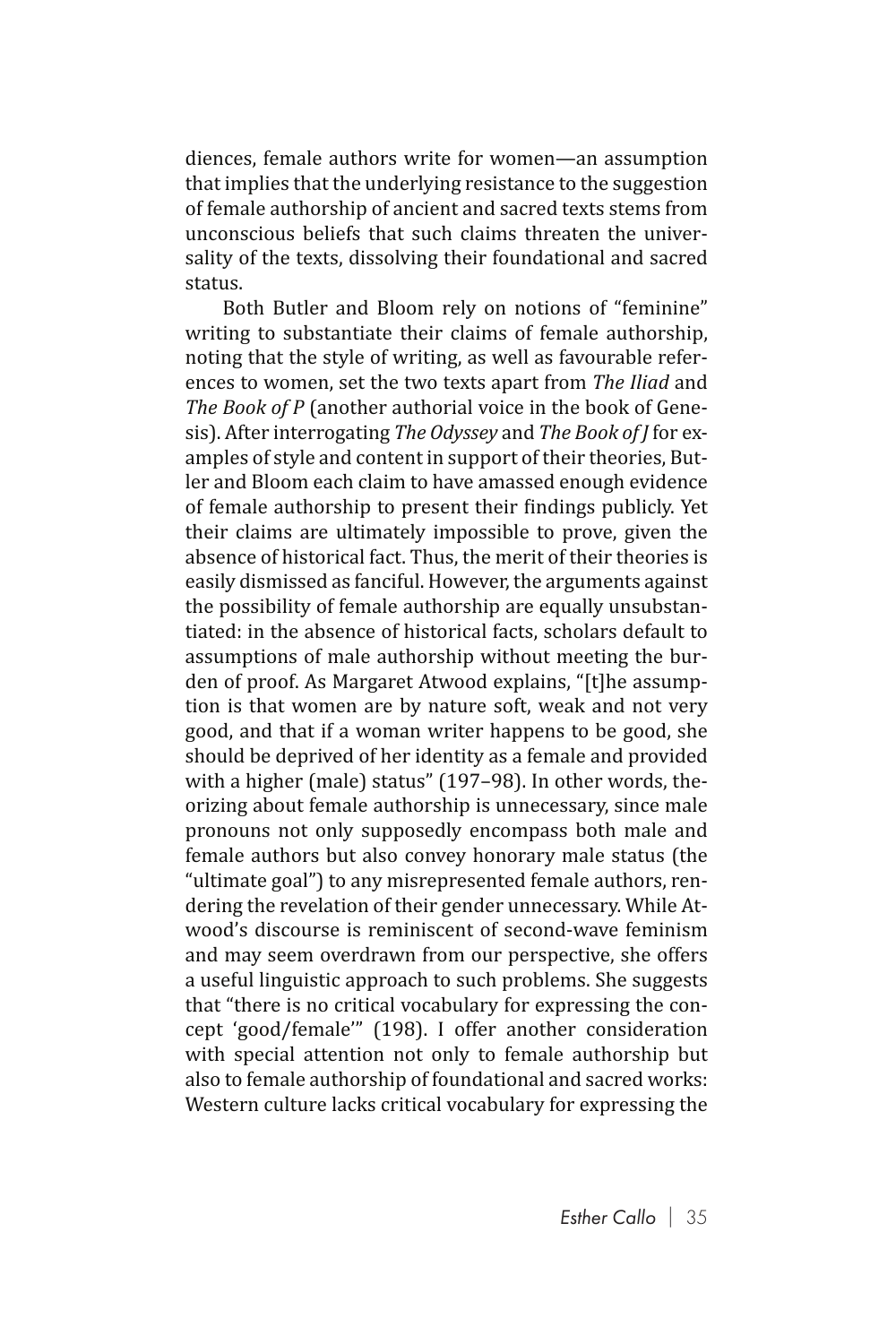concept "epic/female/author" and especially for expressing the concept "sacred/female/author."

This absence of vocabulary to discuss the possibility of female authorship in *The Odyssey* and *The Book of J* is apparent in the critical response to Butler and Bloom, as few if any—of their critics express curiosity about how such a discovery might affect the reception of these texts. Instead, their critiques focus on weaknesses in research methods, indicating that Butler and Bloom lack the necessary credentials for making their claims. Alison Booth, a literary critic writing in the 1980s, especially scorns Butler's apparently casual approach to the translation of *The Odyssey*: "For Butler, translation was interpretive, not exact" (874). Yet, although Booth mocks Butler as one who "wears the livery of scientific investigation while serving the imagination" and who "persists in taking the absurd seriously and mocking the sacred" (866), she admits that while she is exasperated by Butler's methods, she is unable to contradict his theories with opposing evidence (867). Bloom receives similar criticism from Robert T. Anderson in his essay "The *Book of J* Speaks for Harold Bloom." Anderson notes that criticism of Bloom's work is rare, perhaps because "few of us feel comfortable to comment for fear that we speak out of our ignorance of one or another dimension of his topic" (187) such is the strength of Bloom's reputation as a literary critic. Regardless, Anderson concludes that Bloom "doesn't really want to do a scholarly work in either biblical studies or literary criticism and he should free himself from that task" (194). His low regard for Bloom's analysis stems, in part, from Bloom's study of J as a literary figure. Anderson concludes that Bloom's comparisons of J with other literary figures such as Kafka and Shakespeare "don't do much to illuminate either J or the cited author" (190). Moreover, of Bloom's references to biblical scholars, Anderson remarks that "he cites the wrong scholars on the wrong issues" (191). In addition to these unflattering critiques of Bloom's work, Anderson claims that Bloom fails to give credit to Richard Elliott Friedman, who Anderson says first suggested the possibility that J is female (188). Ultimately, Anderson ac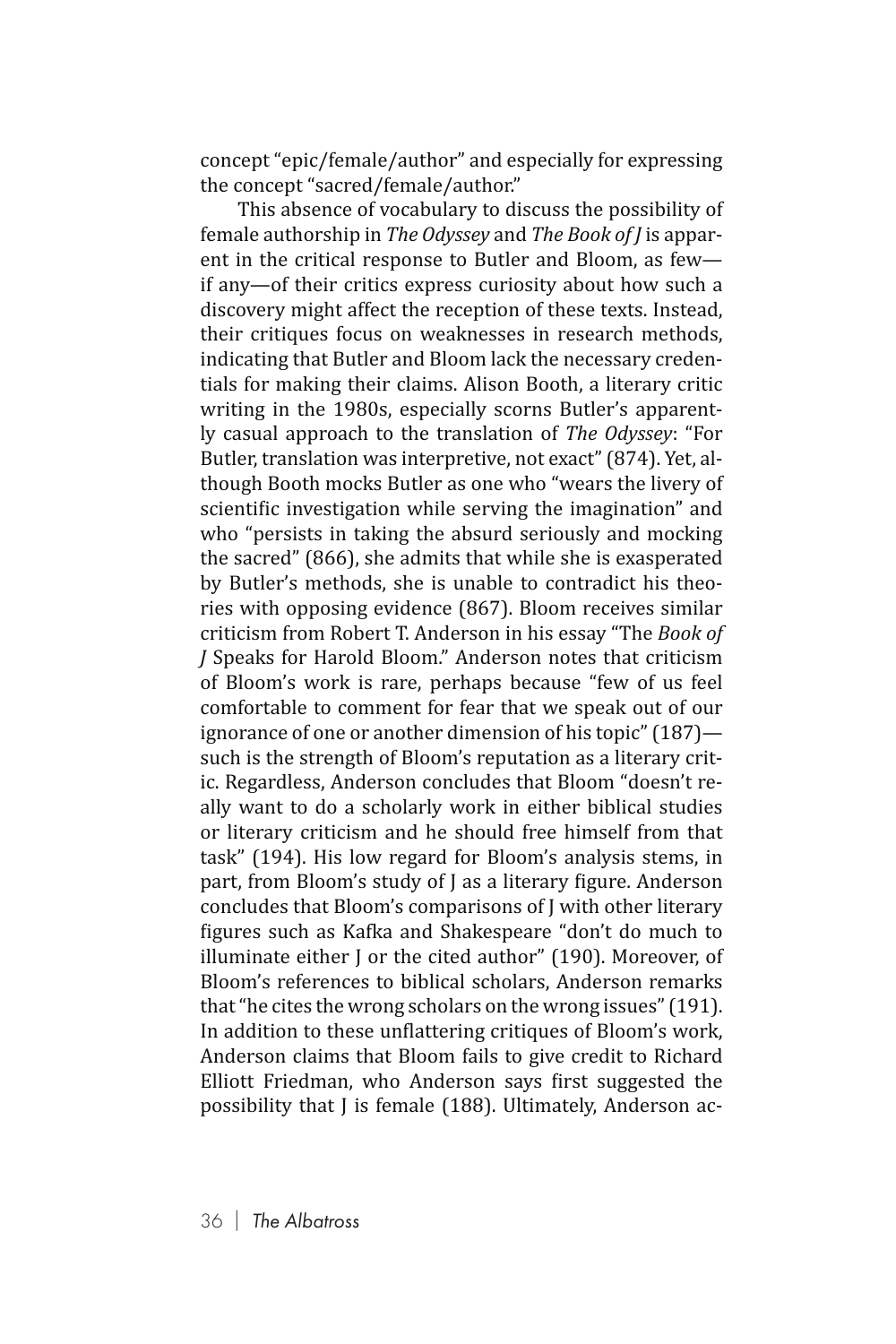knowledges Bloom's examples of the "strong affirmation" of women that substantiate much of Bloom's argument (189). However, he shows little interest in pursuing the issue of J's gender, as he believes that J is a composite of authors (194).

Despite these withering criticisms of research methods and scholastic integrity, neither Booth nor Anderson fully dispute the possibility of female authorship, the crux of Butler and Bloom's claims. Butler insists that "in *The Odysse*y things were looked at from a female point of view" and substantiates this claim by pointing out numerous occasions in which women are given preferential treatment (4). Such a moment occurs when Nausicaa tells Odysseus to "'[n]ever mind my father, but go up to my mother and embrace her knees'" (Homer qtd. in Butler 108). This instruction suggests that women are resourceful while men are merely figureheads. In addition to these examples, he draws attention to a concern for domestic order and "thrift," as when Penelope regrets the loss of "good meat and wine" when the tables are overturned during the slaughter of the suitors (Butler 154). In a similar vein, Bloom illuminates what he describes as the "misreading" of J that has led to misogynistic interpretations of Eve. Referring to David Rosenberg's translation of *The Book of J* (included in Bloom's book), Bloom decries the King James translation of the Hebrew "equal to him" into the English "helpmate," which portrays Eve as subordinate to Adam (179). Moreover, Bloom is adamant that I's Eve is intelligent and curious rather than sinful when she picks the forbidden fruit: "J's Hebrew implies that Adam is present, hears what the woman hears … She is the active child … while Adam's role is that of the child who imitates" (183). He describes the misinterpretation of this passage in Genesis as "an enormous challenge," asking with almost audible frustration, "How did the charming serpent of J ever become Satan?" (181).

Satan aside, are positive portrayals of women enough to sway the argument? According to Mary Ebbott, "Feminist criticism cannot … continue to define women authors or readers as essentially different (in a superior way), because we can see in Butler's work how that definition easily works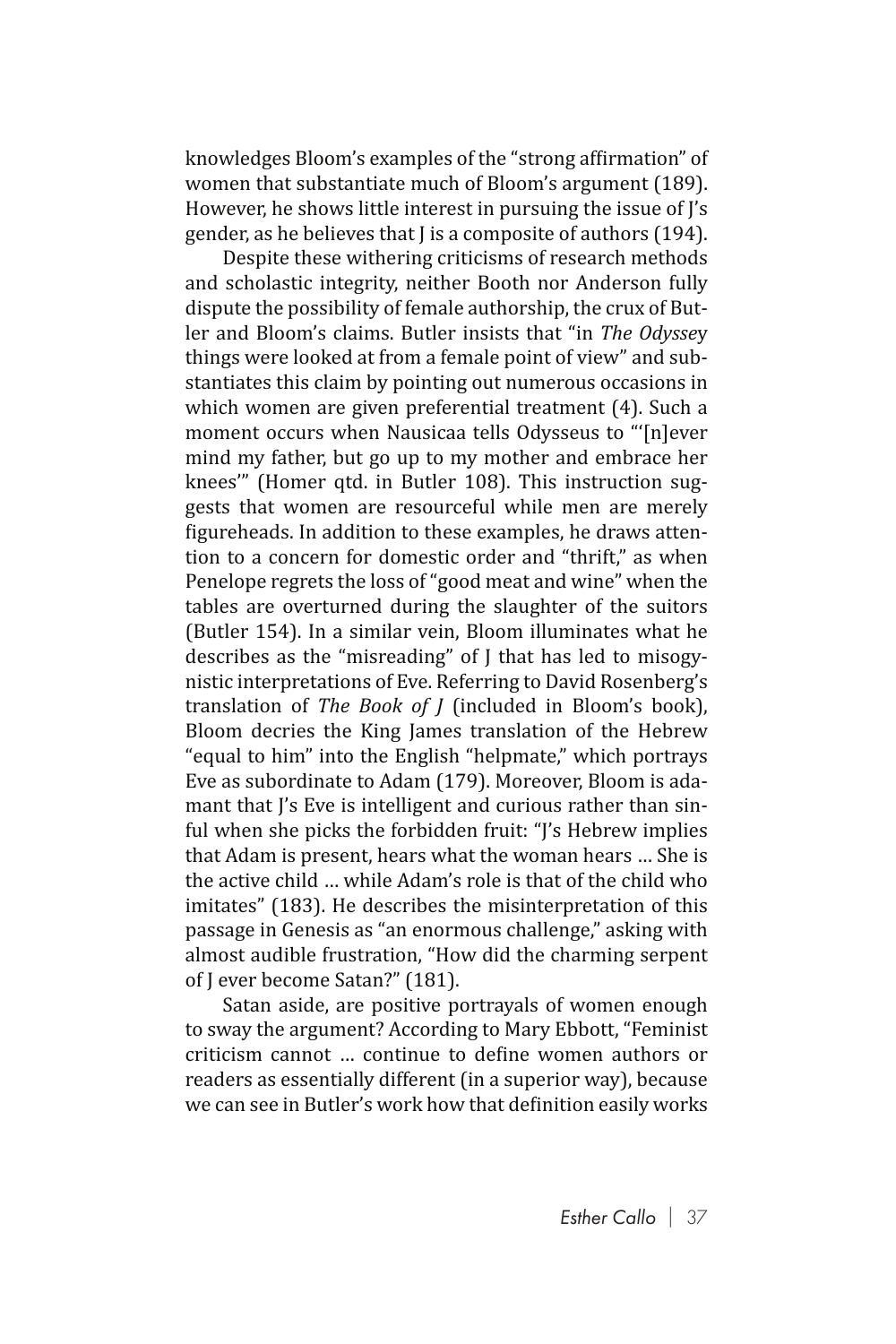the other way" (n.p.). Booth echoes Ebbott's observations, contending that Butler undermines his argument by mocking the "authoress" and thus implying that supposed flaws in *The Odyssey* are the inevitable consequence of female authorship: "[s]he loves flimsy disguises and mystifications that … mystify nobody" (875). Similarly, in an attempt to express admiration, when Bloom describes J as "uncanny" and "tricky," he exposes her to the bitter irony of being victimized by the long-standing misreading of her own work in which Eve is blamed for the Fall (13). Thus, "uncanny" and "tricky" may connote "mysterious" and "clever" with regard to J's "essence" as a writer; however, they may also suggest "strange" and "untrustworthy" in reference to her "essence" as a woman, thereby devaluing her work. Atwood identifies this critical conundrum as a paradox in which "woman and writer are separate categories; but in any individual writer, they are inseparable" (195). In contrast, recalling the criticisms of Butler and Bloom earlier in this essay, they were never described as an inevitable consequence of being male. Rather, they were seen as a consequence of actions under specific circumstances. Thus, when male authorship is established or assumed in comparative works, differences in content and style can be discussed in literary terms. *The Book of P*, for example, can be said to have a tone of "cosmic orderliness" while *The Book of J* is "unruly" (Alter 179). However, if *The Book of J* is attributed to a female author, discussion is transposed into a socio-political inquiry; style and content (including positive references to women) can no longer be considered without deconstructing assumptions about female authorship, and indeed, about women. Hence, adjectives such as "orderly" as compared to "unruly" destabilize under not literary but socio-political divides. In this light, how might the establishment of female authorship of *The Odyssey* affect academia? Likewise, if *The Book of J* is proven to be the work of a woman, how might it be received by the Abrahamic faiths?

Ebbott imagines a cold reception. In her essay, she wonders "how the *Odyssey* would be interpreted today if Butler had succeeded in convincing the professional scholars that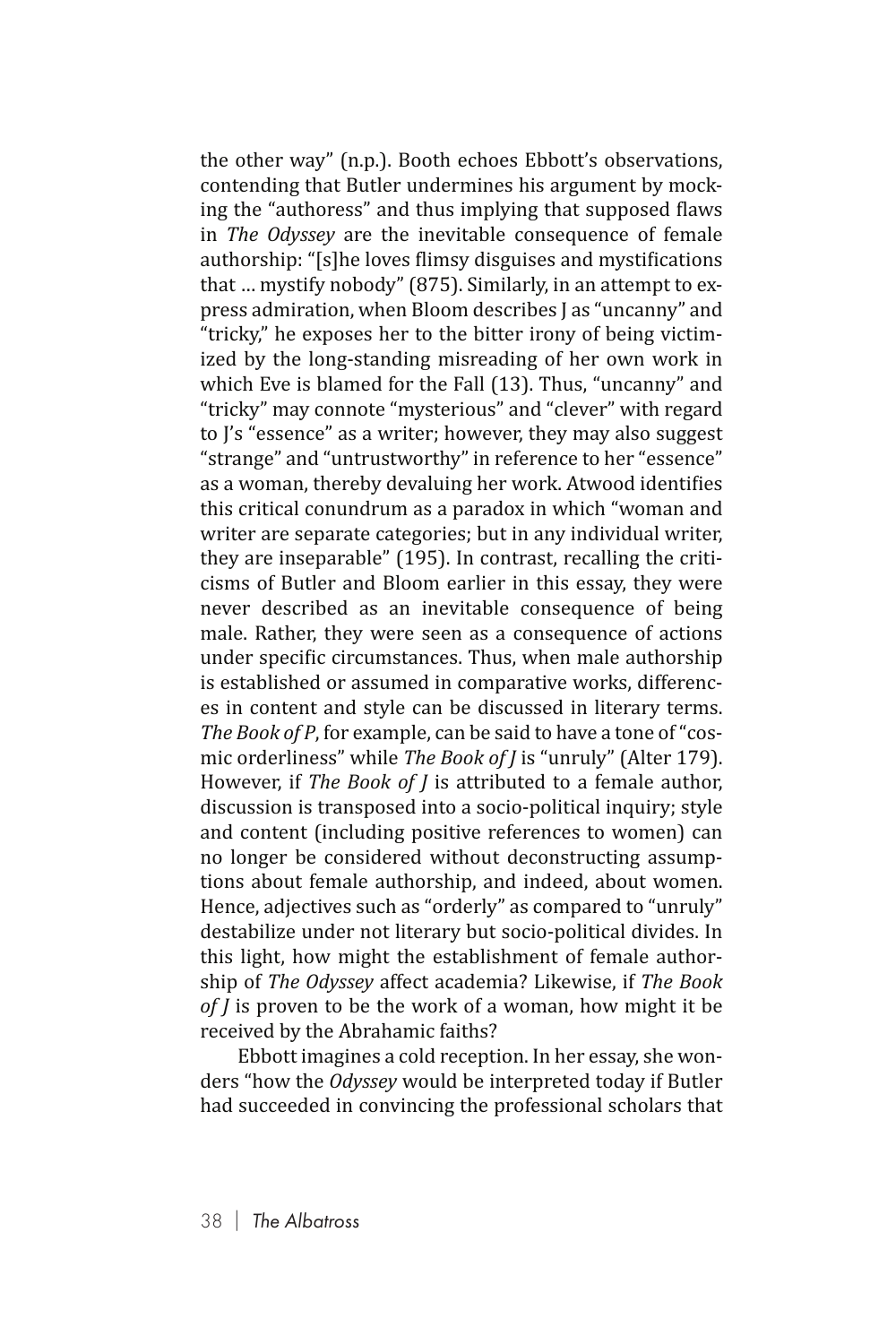it was composed by a young, unmarried woman. Would it have been subsequently neglected…? Would it define a new genre, 'women's epic'?" (n.p.). Perhaps a clue lies in the odd title of Anderson's essay, "*The Book of J* Speaks for Harold Bloom": Why does Anderson state that *The Book of J* speaks *for* Bloom? Is Anderson implying that Bloom has emasculated himself by suggesting that a woman, J, is the authorial voice of a sacred text? If so, his impressive rebuttal of Bloom's assertion would appear to mask an underlying resistance to this assertion that is founded on sexism rather than academic standards. Perhaps such a fear is derived from a belief that, while a male voice is universal and may speak for women, a woman's voice, a voice that speaks for women only, is inherently subversive and marginalizes male audiences to the role of onlooker or bystander. Hence, Anderson's sarcasm does implicate the way in which the establishment of female authorship would affect the reception of *The Book of J*: through suspicion. Thus, the paradox of female authorship is revealed; a female author of such texts can only sustain the admiration that she deserves if her gender remains unknown, overshadowed by the pronoun "he."

## **Works Cited**

- Alter, Robert. *The Art of Biblical Narrative*. Basic Books, 2011.
- Anderson, Robert T. "The Book of J Speaks for Harold Bloom." *The Centennial Review*, vol. 35, no. 1, 1991, pp. 187–94.
- Atwood, Margaret. "On Being a 'Woman Writer': Paradoxes and Dilemmas." *Second Words: Selected Critical Prose*, Anansi, 1982, pp. 190–204.
- Bloom, Harold. *The Book of J*. Translated by David Rosenberg, Grove Weidenfeld, 1990.
- Booth, Alison. "The Author of *The Authoress of The Odyssey*: Samuel Butler as a Paterian Critic." *Studies in English Literature, 1500–1900*, vol. 25, no. 4, 1985, pp. 865–83.